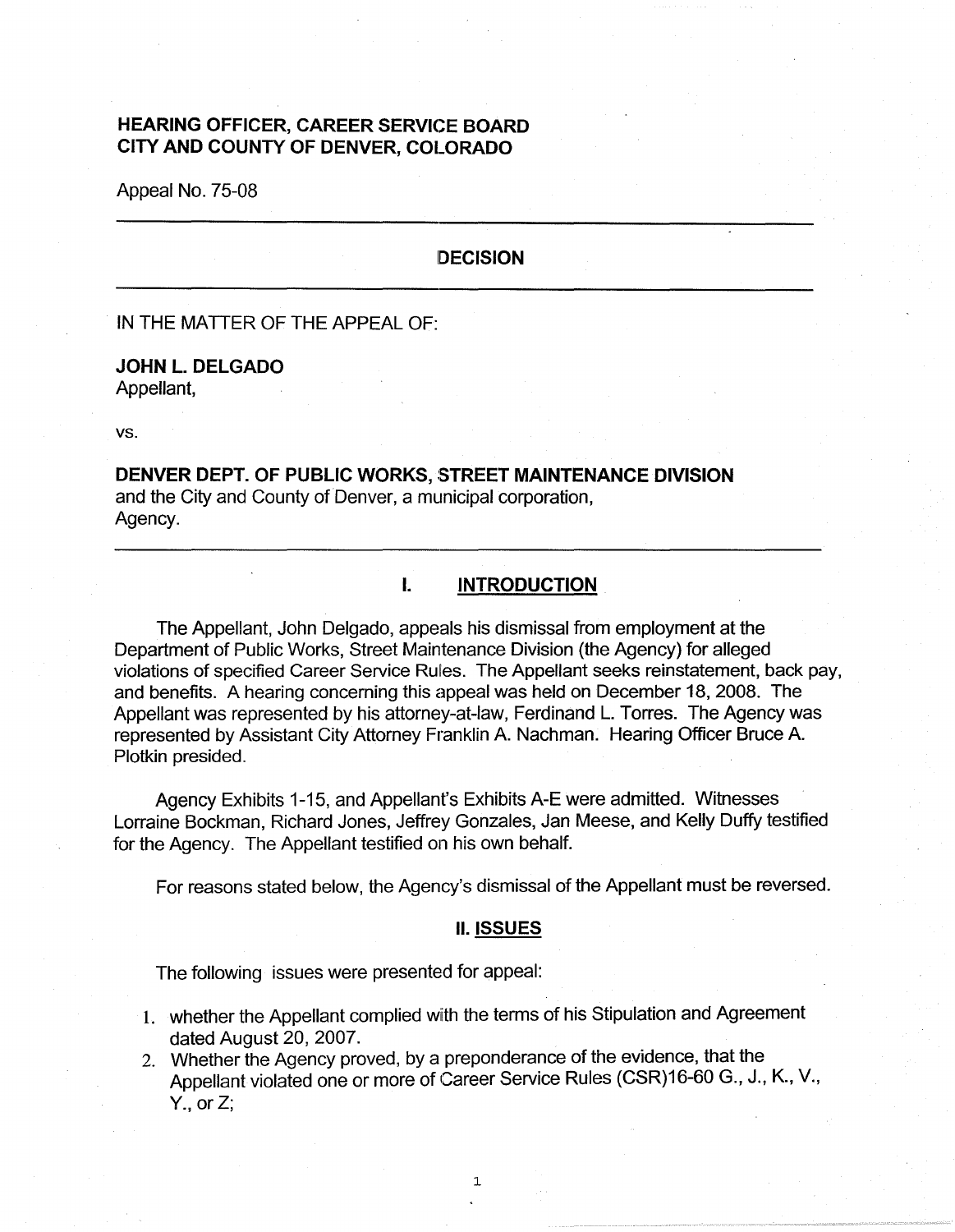3. if the Agency proved the Appellant violated one or more Career Service Rules, or his Stipulation and Agreement, whether the Agency's decision to dismiss the Appellant from employment complied with the directives of CSR 16-20;

### Ill. **FINDINGS**

The Appellant was employed as an Equipment Operator Specialist at the Agency. Because his position requires driving heavy equipment, every Equipment Operator Specialist is required to maintain a Commercial Driver's License, or CDL. Federal Department of Transportation (DOT) regulations require COL holders who drive heavy equipment to be tested randomly for drugs and alcohol.<sup>1</sup> This federal directive has been adopted in the City and County of Denver by Executive Order  $94<sup>2</sup>$  which states, in pertinent part, "[p]ursuant to the DOT regulations, random drug testing shall be conducted annually on 50% of the average number of City commercial driver's license positions in existence." While on duty July 27, 2007, the Appellant was randomly chosen for testing. His test returned positive for cocaine.

Executive Order 94 permits a first-time offender to avoid dismissal by entering into a Stipulation and Agreement for Treatment. The Appellant signed and accepted the Agency's Stipulation and Agreement on August 20, 2007. [Exhibit 4]. The Stipulation required the Appellant to abstain from, and test for use of, alcohol and illegal drugs for a minimum of three years. [Exhibit 4-2 [15]. He was also required to report to a Substance Abuse Professional and submit to her recommendations for treatment and testing. [Id **TIJ3-4; Exhibit 4-3 II7]. In his Stipulation, the Appellant agreed:** 

8) if he is disciplined for failing to comply with the terms of this agreement, the sole issue that he can raise on appeal with the Career Service Authority is whether he complied with the terms and conditions of this agreement. Employee voluntarily and knowingly waives his right to raise any other issues or defenses on appeal or to raise any other defense to the discipline.

### [Exhibit 4-3].

The Appellant completed his evaluation and class requirements under his Stipulation and Agreement. He was then released to the Agency for follow-up testing for four years. [Exhibits 6, 7]. Follow-up testing, while administered through the Occupational Health and Safety Clinic at Denver Health Medical Center, must comply with federal Department of Transportation procedures.<sup>3</sup>

<sup>49</sup> CFR 40 Subpart A § 40.1(b)

<sup>2</sup>The Mayor's Executive Order 94 (October 29, 2002), *and* memorandum no. 94A 10/29/2002, contain city-wide policies concerning drugs and alcohol. Executive Orders are enforced in the Career Service personnel system in the same manner as Career Service Rules. *See* CSR 16-60 Y.

<sup>3</sup>49 CFR 40 Subpart A §40.1 (a); Jones testimony].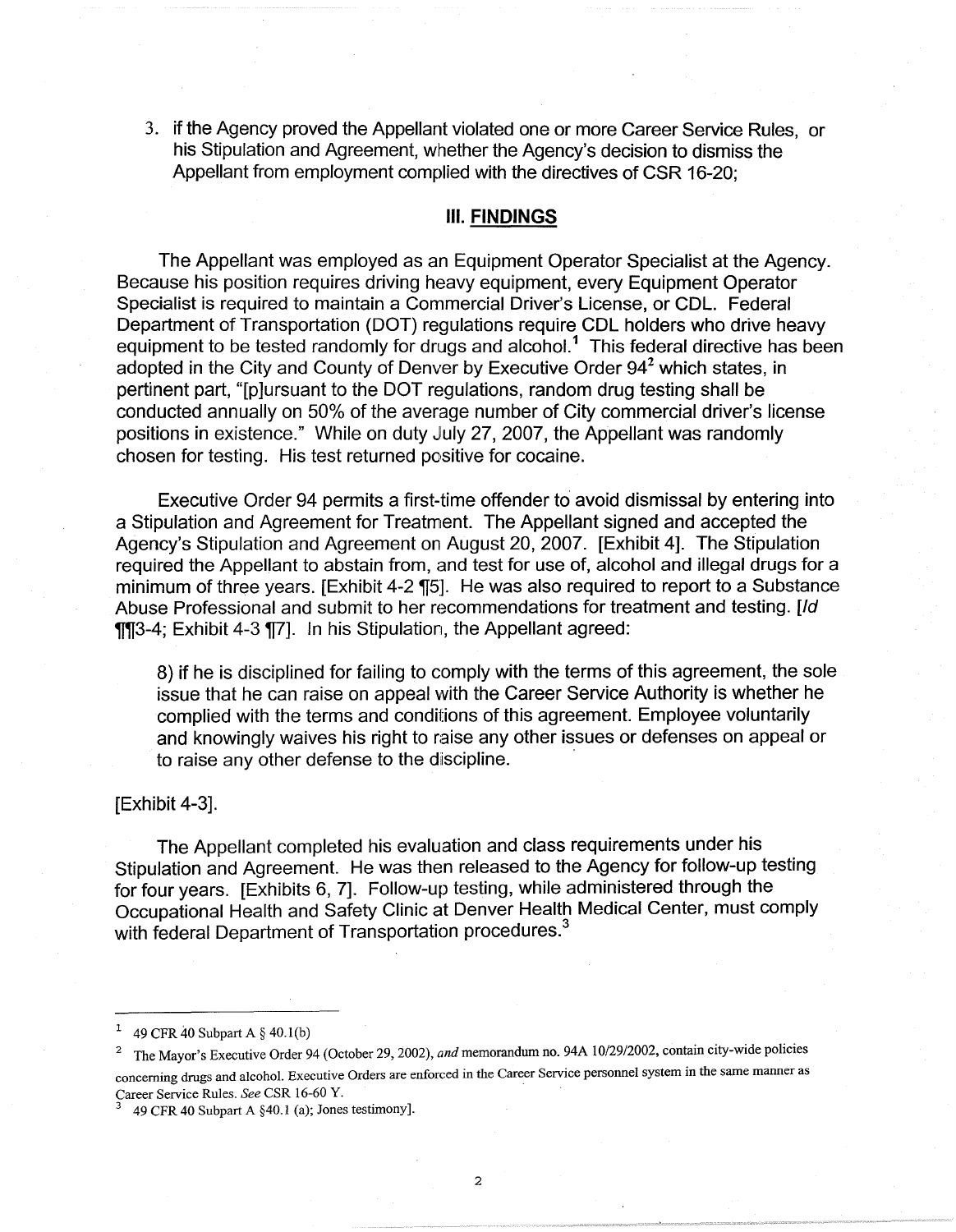On September 18, 2008, the Appellant was on duty, operating a road patcher<sup>4</sup> when he was called in for a follow-up alcohol test. His immediate supervisor<sup>5</sup> accompanied him to Denver Health Medical Center. An experienced, certified breath alcohol technician performed all required calibrations on a certified $6$  breath testing machine, known as an EBT, [see footnote 8], and filled out all required information on the DOT-mandated "Alcohol Testing Form." [Exhibit 8].<sup>7</sup> When the Appellant "blew" a 0.060 blood alcohol content reading in his screening [first] test, the technician showed the readout to the Appellant. In conformance with DOT standards, the Appellant was re-tested by a confirmation test 20 minutes later with identical results.

The technician complied with the required test procedures under DOT guidelines 49 CFR 40 Subpart A, §40.253 (a) through (e), but did not comply with (f) or (g). Those two sections require the technician to show a printout of the confirmation test to the tested employee and to attach the printout to the Alcohol Testing Form. The technician testified the printer normally used to print out test results was malfunctioning at the time, so results were not printed for either the screening or confirmatory test. Instead, the technician wrote the following comment on the DOT-required Alcohol Testing Form. [49 CFR 40 Appendix G]. "Printer not working. Results of test properly printed on this form." [Exhibit 8].

The Appellant then signed at the bottom of the form beneath the pre-printed language which read "I certify that I have submitted to the alcohol test, the results of which are accurately recorded on this form. I understand that I must not drive, perform safety-sensitive duties, or operate heavy equipment because the results are 0.02 or greater."

The Appellant did not dispute the accuracy of the two test readings, and testified he had no reason to dispute the accuracy of the testimony of the technician, nor of his supervisor, who witnessed both tests. [Appellant cross-exam].

A pre-disciplinary meeting was held on October 7, 2008. The Appellant attended with his attorney-at-law, Mr. Torres, who presented argument on behalf of his client. The Appellant was terminated from employment on October 9, 2008. He filed this appeal timely on October 23, 2008.

<sup>4</sup>A truck used to patch pot-holes. [Appellant testimony].

<sup>5</sup> The Appellant's supervisor was also a Designated Employer Representative (DER) under DOT regulations. 49 CFR 40 Subpart A, §40.3. A DER is defined as "[a]n employee authorized by the employer to take immediate action(s) to remove employees from safety-sensitive duties, or cause employees to be removed from these covered duties, and to make required decisions in the testing and evaluation processes. There was no dispute that driving a road patcher is a safety sensitive duty.

According to 49 CFR 40 SubPart K §40.231(a).

<sup>7</sup>Required under 49 CFR 40 Appendix G ("The following form is the alcohol testing form required for use in the DOT alcohol testing program...").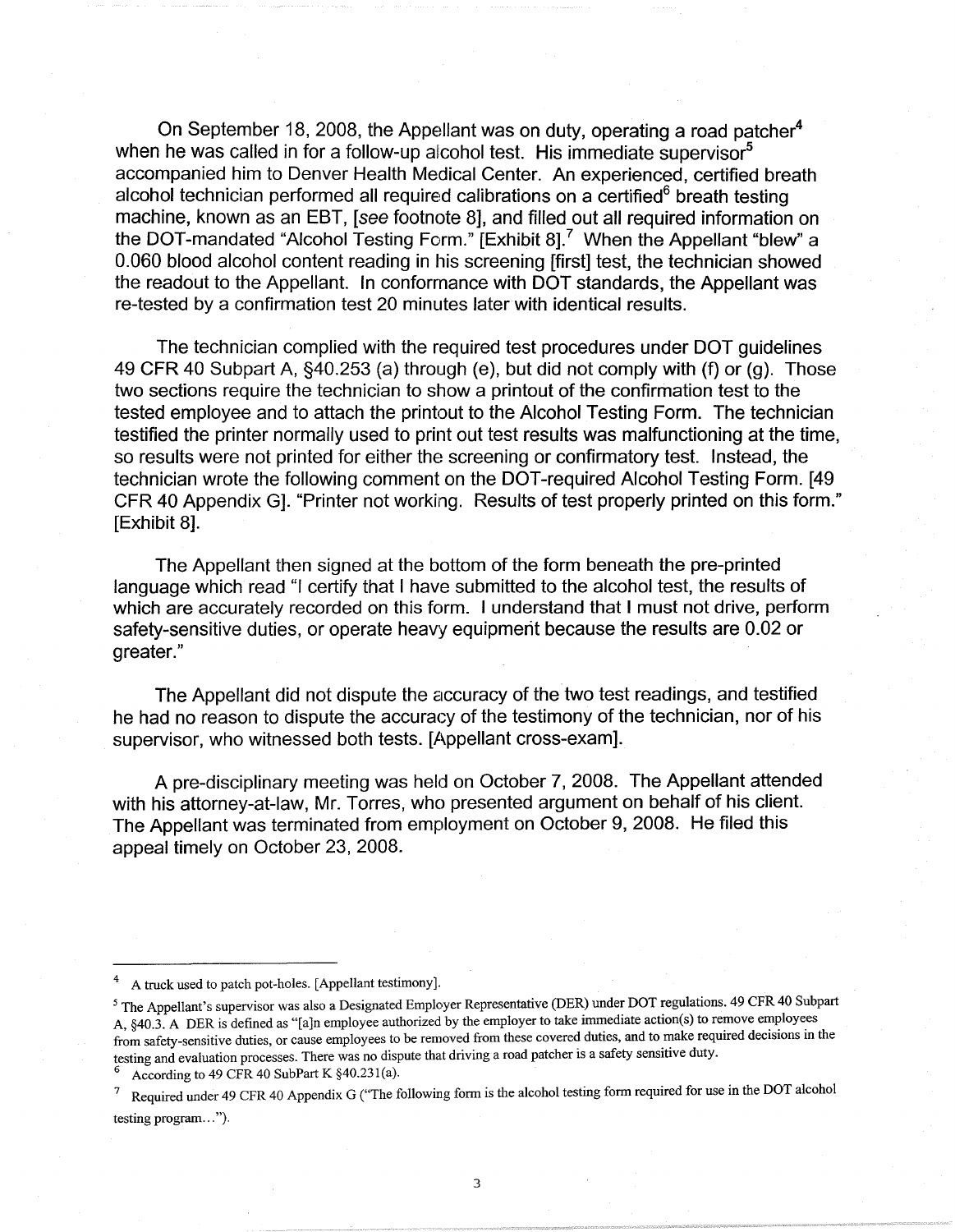### **IV. ANALYSIS**

### **A. Introduction.**

The Agency claimed this is a straightforward case of an employee whose dismissal was required when he failed a follow-up alcohol test under his Stipulation and Agreement. The Appellant replied the test was fatally flawed, pursuant to federal law. when a printer failed to print the test result, so that he must be reinstated.

For reasons explained below, I agree this case turns on the validity of the Appellant's alcohol breath test taken on September 18, 2008. Since the only issue the Appellant may raise under his Stipulation, was whether he complied, then if the test was valid, the Appellant's dismissal must be affirmed. If the test was fatally flawed, the test must be considered as if it never occurred. Without a valid test, none of the alleged Career Service Rule violations, all of which depend upon a valid result, can be proven, and the Appellant's dismissal must be reversed.

The Agency's apparently argues three reasons the Appellant's September 18, 2008 test was valid: 1. DOT regulations did not apply. 2. Even if DOT regulations applied, those regulations did not require a printed result. 3. Even if DOT regulations required a printed result, the lack of a printed result was not fatal, because there was ample indicia of the accuracy of the test. [Agency opening, closing statements]. I next consider each of these arguments in order.

### **B. Whether U.S. Department of Transportation (DOT) drug and alcohol testing rules applied to the Appellant's September 18, 2008 alcohol test.**

The Agency argued first that, although DOT forms and procedures were used in the Appellant's alcohol breath test, the Agency conducted a non-DOT test under Executive Order 94, and was therefore not subject to DOT requirements. [Agency Opening, Closing Statements]. This issue is resolved by reference to DOT regulations.

1. The general DOT rule. The Agency may not prescribe testing regulations or standards that are inconsistent with DOT regulations. [See 49 U.S.C.A. §31306 (f)]. Federal DOT regulations apply to laboratories that conduct alcohol testing, employers of safety sensitive employees, and employees engaged in safety-sensitive transportation activities. [49 CFR 40 Subpart A§ 40.1 (a),(b)]. A plain reading of the regulations makes it clear the testing laboratory where the Appellant was tested for alcohol was governed by DOT procedures. To determine whether the Agency is a "transportation employer," and whether the Appellant was an employee engaged in a "safety sensitive" activity subject to DOT testing regulations, I found those terms are defined as follows.

A "transportation employer" includes "an entity employing one or more employees...subject to DOT agency regulations requiring compliance with this part." 49 CFR 40 Subpart A.§ 40.3. This somewhat circular definition makes the Agency subject to DOT testing requirements if the Appellant is also subject to them. More directly to the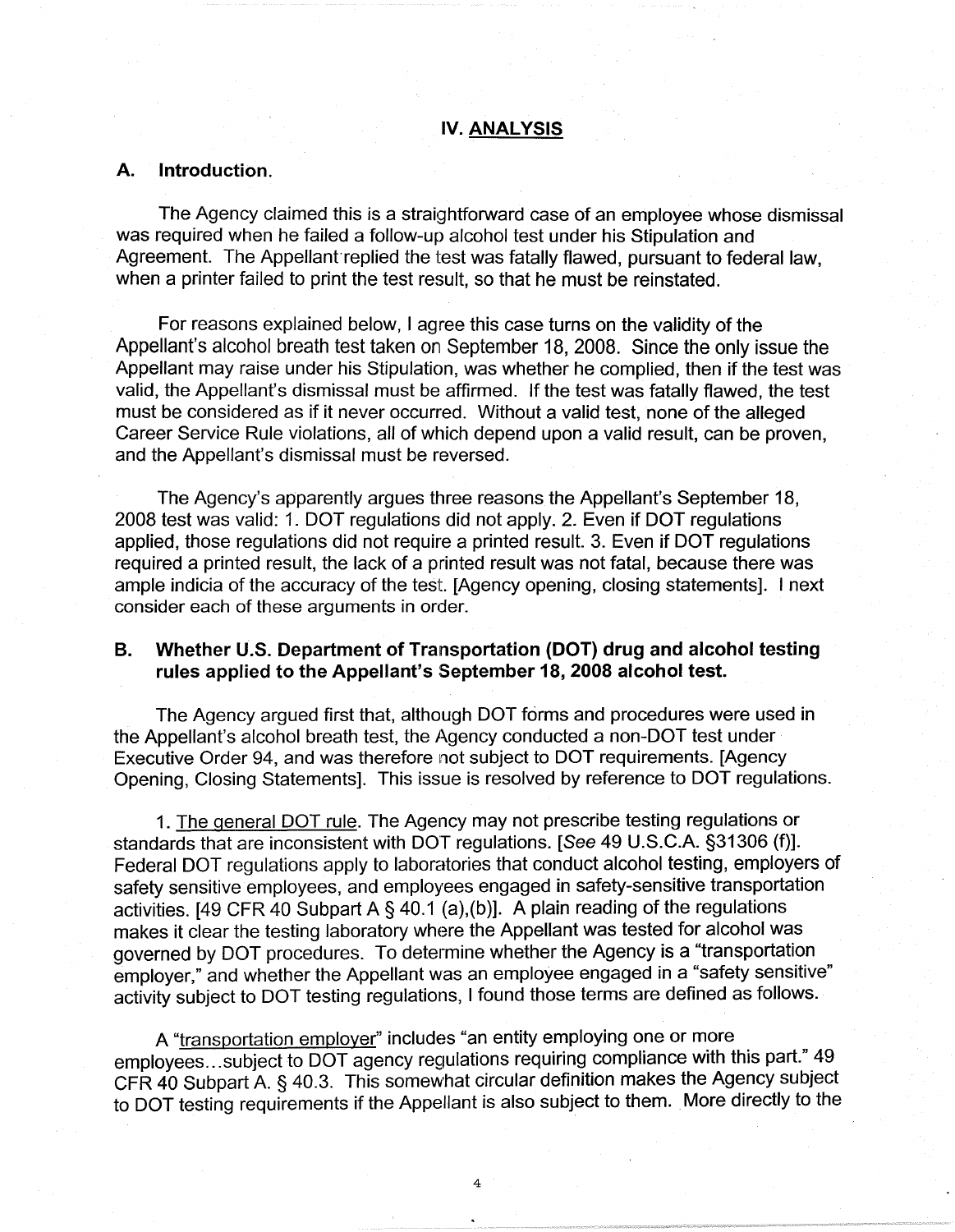Agency's point, however, the regulations specify "DOT tests must take priority and must be conducted and completed before a non-DOT test is begun." [49 CFR 40 Subpart B § 40.13 (b)]. There was no evidence that any other test was conducted. In addition, DOT regulations prohibit the use of DOT forms, as were used here, for a non-DOT test, *Id, at* (f). Finally, and most persuasively, the Agency may not prescribe testing standards that differ from, or are inconsistent with, the DOT regulations. [49. U.S.C.A. § 31306(g)]. This federal preemption becomes important in the discussion, below, whether the failure to print the Appellant's test result was a fatal flaw.

Employees subject to DOT drug and alcohol testing regulations include those "currently performing safety-sensitive functions designated in DOT agency regulations." 49 CFR 40 SubPart A. § 40.3. Unfortunately "safety-sensitive" functions are not contained in the definitions section of the testing regulations, however, both parties acknowledged the Appellant's assignment to a road patcher was a safety sensitive function at the time he was called in for testing on September 18, 2008. In addition, interpretive quidance for the DOT regulations make it clear that an employee is subject to DOT drug and alcohol testing regulations if two conditions are met: the employee has a COL and the employee drives a commercial motor vehicle.

http://www.fmcsa.dot.gov/rules-

regulations/administration/fmcsr/fmcsrruletext.asp?chunkKey=0901633480023218.

DOT defines a commercial motor vehicle as one weighing 26,0001 pounds or more. In response to my questions about his license and road patcher, the Appellant testified he held a CDL on September 18, 2008, and that a road patcher weighs 30,000 pounds. These facts, coupled with the regulations above, establish that the Appellant was subject to DOT test requirements.

2. Exceptions to the general DOT rule. The regulations state that, in order to test outside DOT requirements, the Agency would first have to apply for an exemption. [49 CFR 40 SubPart B. § 40.7 (a)]. First, there was no evidence that the Agency sought or even desired such an exemption. Second, an exemption would be granted only for exceptional circumstances that make compliance with DOT regulations impractical. Id. There was no evidence that such exceptional circumstances existed in this case. Third, there was no evidence DOT issued an exemption in writing as required under the regulations. [49 CFR 40 SubPart B § 40.7 (d)]. Without such an exemption, the Agency was subject to DOT alcohol testing requirements.

3. Executive Order 94. The Agency also argued the Appellant's test was not subject to DOT requirements because it was conducted under Executive Order 94. First, as stated above, DOT requirements would usurp any contrary requirements under Executive Order 94. 8 Second, Executive Order 94, by its own terms, applies DOT testing standards. "For those positions requiring a COL, the City shall implement drug

Any possible preemption issue is resolved by specific language at 49 CFR § 382.109. "...this part preempts any State or local law to the extent that (a)(1) Compliance with both the State or local requirement in this part is not possible; or (a)(2) Compliance with the State or local requirement is an obstacle to the accomplishment and execution of any requirement in this part" The provision goes on to state that state criminal law is not preempted.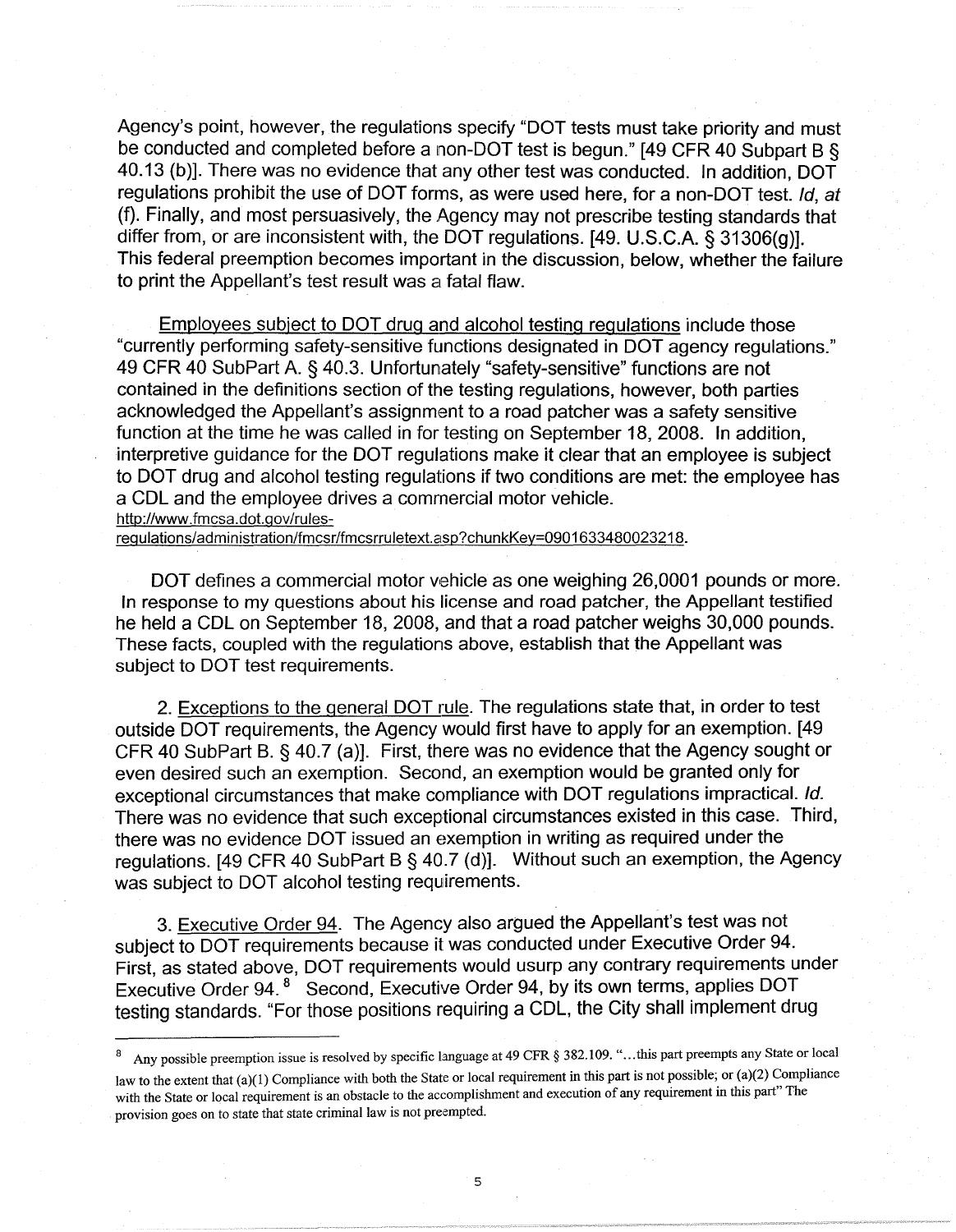testing pursuant to applicable DOT regulations ... " [Executive Order 94, Section II. G].

## **C.** Whether DOT requiations require a printed test result.

Having established that DOT regulations apply to the Appellant's September 18, 2008 follow-up alcohol test, the next determination is whether DOT regulations required a printed test result. The following DOT regulations apply.

## **49 CFR 40 Subpart K** § **40.231. VVhat devices are used to conduct alcohol confirmation tests?**

**(b)** To conduct a confirmation test, you must use an EBT<sup>9</sup> that has the **following capabilities:** 

**(1) Provides a printed triplicate iresult {or three consecutive identical copies of a result) of each breath test;** 

This regulation makes it clear the testing device must either contain an internal printer, or be connected to an external printer which produces three copies of each confirmation test result. The Appellant's test produced no printed result, in violation of this DOT regulation.

## **D. Whether the failure to print Appellant's alcohol test result was a fatal flaw requiring annulment of the test.**

The question that follows is, having established that a printed result is required, what are the consequences of the failure to print the Appellant's test result on September 18, 2008? The answer is found in the following DOT regulations.

# **49 CFR 40 Subpart N §40.267. What problems always cause an alcohol test to be cancelled?**

**As an employer, A BAT [Breath Alcohol Technician],10 or an STT [Screening Test Technician],<sup>3</sup> you must cancel an alcohol test if any of the following problems occur. These are "fatal flaws." You must inform the DER [Designated Employer Representative] that the test was cancelled and must be treated as if the test never occurred.** 

An EBT [Evidential Breath Testing Device] is defined as "[a] device approved by [the National Highway and Traffic Safety

Administration] NHTSA for the evidential testing of breath at the .02 and .04 alcohol concentrations, placed on NHTSA's Conforming Products List (CPL) for "Evidential Breath Measurement Devices" and identified on the CPL as conforming with the model specifications available from NHTSA's Traffic Safety Program." 49 CFR 40 SubPart A §40.3

<sup>&</sup>lt;sup>10</sup> A person who instructs and assists employees in the alcohol testing process and operates an Evidential Breath Testing device.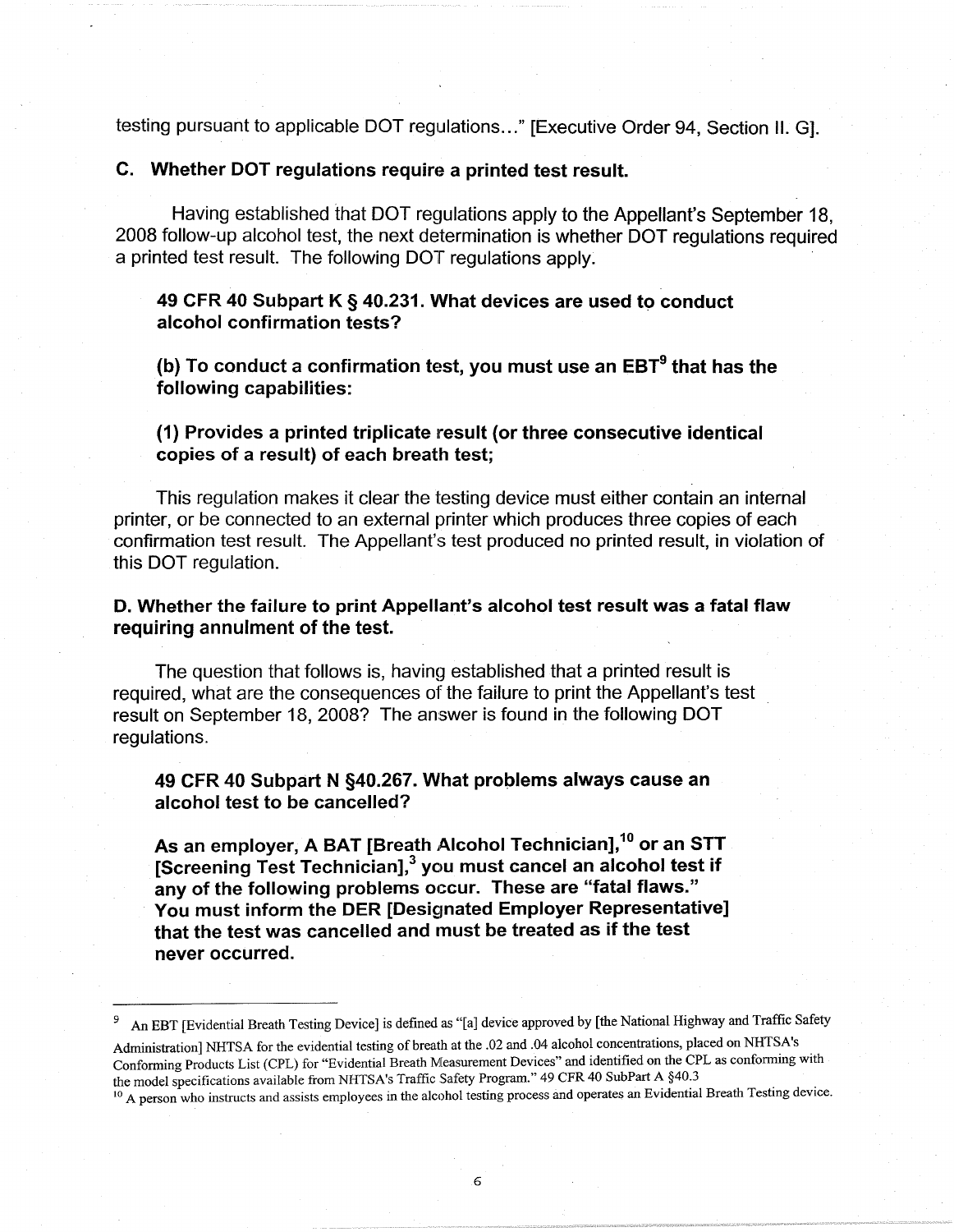### **These problems are ...**

(c) In the case of a confirmation test...

**(4) The EBT [Evidential Breath Testing Device]11 does not print the result (see §40.253(f)) ...** 

**49 CFR 40 Subpart M** § **40.253 (f). You must show the employee the result and unique test number that the EBT prints out either directly onto the ATF or onto a separate printout.** 

[49 CFR 40 SubPart K, §40.235, citing 65 FR 79526, Dec. 19, 2000, as amended at 66 FR 41954, Aug. 9, 2001].

These DOT regulations make clear that the failure to produce a printed copy of the test results requires nullification of the test. Neither the technician's handwritten entry, nor the Appellant's signature acknowledging the test result can rehabilitate the fatal flaw. The test must, consequently, be treated as if it never occurred. [49 CFR 40] Subpart N §40.267]. The technician even acknowledged that the failure to print the Appellant's test result required cancellation of the test under DOT regulations. [Jones cross-exam].

The Agency's final argument was that, even if a printed test result is required under DOT regulations, all indicia of a reliable result were present. Even where an employee's positive test for alcohol is accurate, it is inescapably compulsory, under U.S. DOT regulations, that the test must be cancelled and the result must be ignored if the result was not printed. For this and reasons stated above, the Agency's argument, that a printed result is not required, is not supported by the DOT regulations which are mandatorily applied to the present case.

### **E. Career Service Rule Violations alleged by the Agency.**

1. CSR 16-60 The following may be cause for either discipline or dismissal of a Career Service employee:

<sup>&</sup>lt;sup>11</sup> An Evidential Breath Testing Device [EBT] is defined as "[a] device approved by [the National Highway and Traffic Safety Administration] NHTSA for the evidential testing of breath at the .02 and .04 alcohol concentrations, placed on NHTSA's Conforming Products List (CPL) for "Evidential Breath Measurement Devices" and identified on the CPL as conforming with the model specifications available from NHTSA's Traffic Safety Program." 49 CFR 40 SubPart A §40.3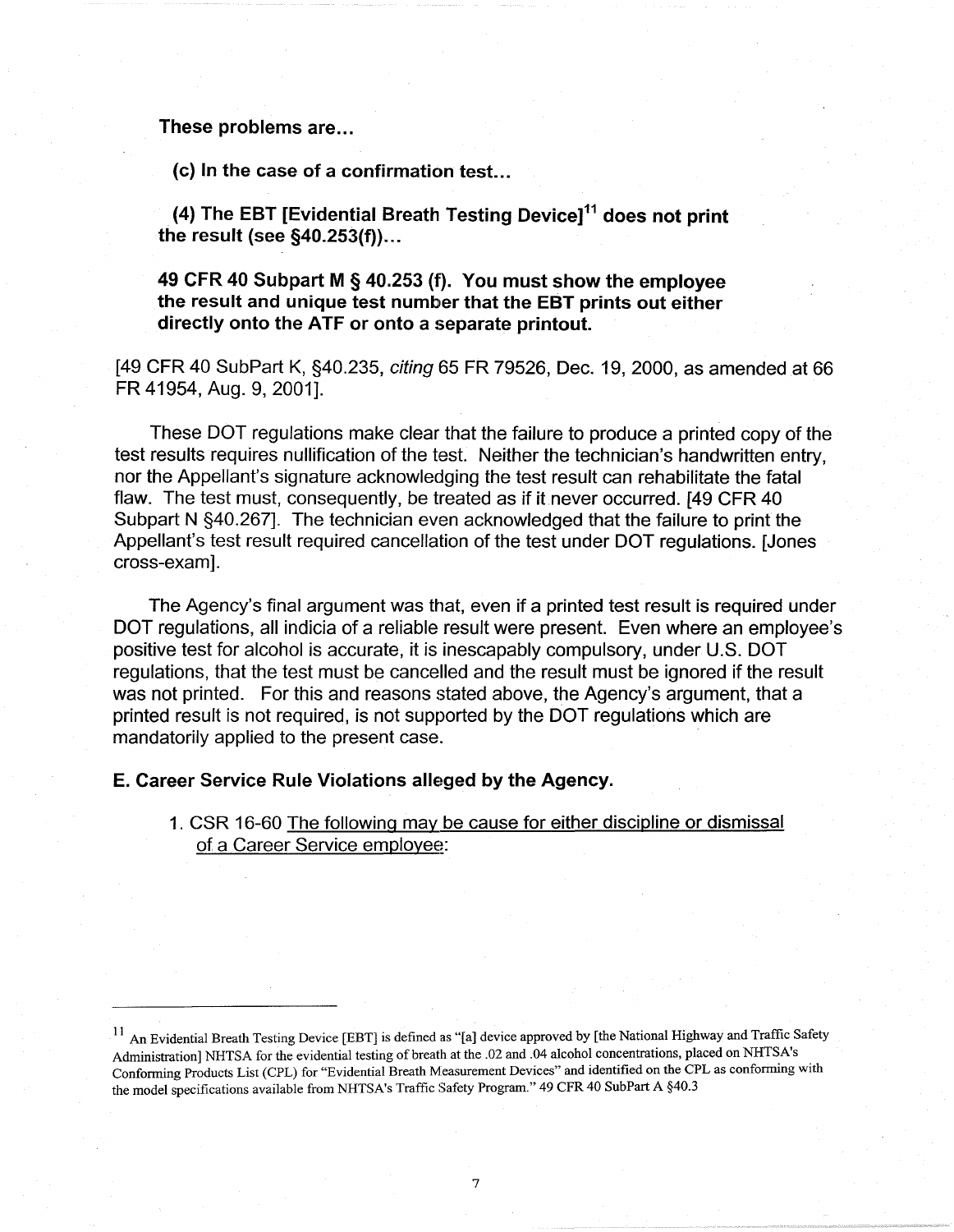#### CSR16-60 G.

# 1. Being under the influence, subject to the effects of, or impaired by alcohol. .. while on duty.

The Agency's only proof of this violation was the Appellant's follow-up test on September 18, 2008. Because that test must be considered as never having occurred, the Agency failed to prove this violation by a preponderance of the evidence.

## 2. Consumption of alcohol...while on duty.

The Agency conceded the Appellant exhibited no visible or other indicia of having consumed alcohol on September 18, 2008. [Gonzales testimony]. The only remaining basis for finding the Appellant violated this rule was his test on September 18, 2008. Because the test must be considered as never having occurred, the Agency failed to prove this violation by a preponderance of the evidence.

# 2. CSR16-60 J. Failing to comply with the lawful orders of an authorized supervisor...

A violation of the first part of this rule is established by proof that ( 1) a supervisor communicated a reasonable order to a subordinate, (2) proof the subordinate violated the order (3) under circumstances demonstrating willfulness. In re Mounjim, CSA 87- 07, 7 (7/10/08), affirmed In re Mounjim, CSB 87-07 A., 3 (1/8/09). The Agency did not state what direct order was violated. Assuming the Appellant's Stipulation and Agreement was an order, the Appellant's alcohol test, now considered a nullity, may not be considered evidence the Appellant violated that order. It is not apparent from the record that any other evidence could establish a violation of this rule. The Agency therefore failed to prove the Appellant violated this rule.

3. CSR16-60 K. Failing to meet established standards of performance ...

The Agency claimed the Appellant failed to meet the following city-wide STARS goals in his annual performance review.

> a. Accountability and Ethics: Contributes to maintaining the integrity of the organization; Displays high standards of ethical conduct and understands the impact of violating these standards on an organization, self, and others; Remains trustworthy;

#### BASELINE DUTY

Employee accepts personal responsibility for [his] actions, decisions, and behaviors; ensuring performance contributes to the standards and goals of the City and County of Denver, Mayor, Public Works, organization and work section as a whole.

Displays high standard of conduct.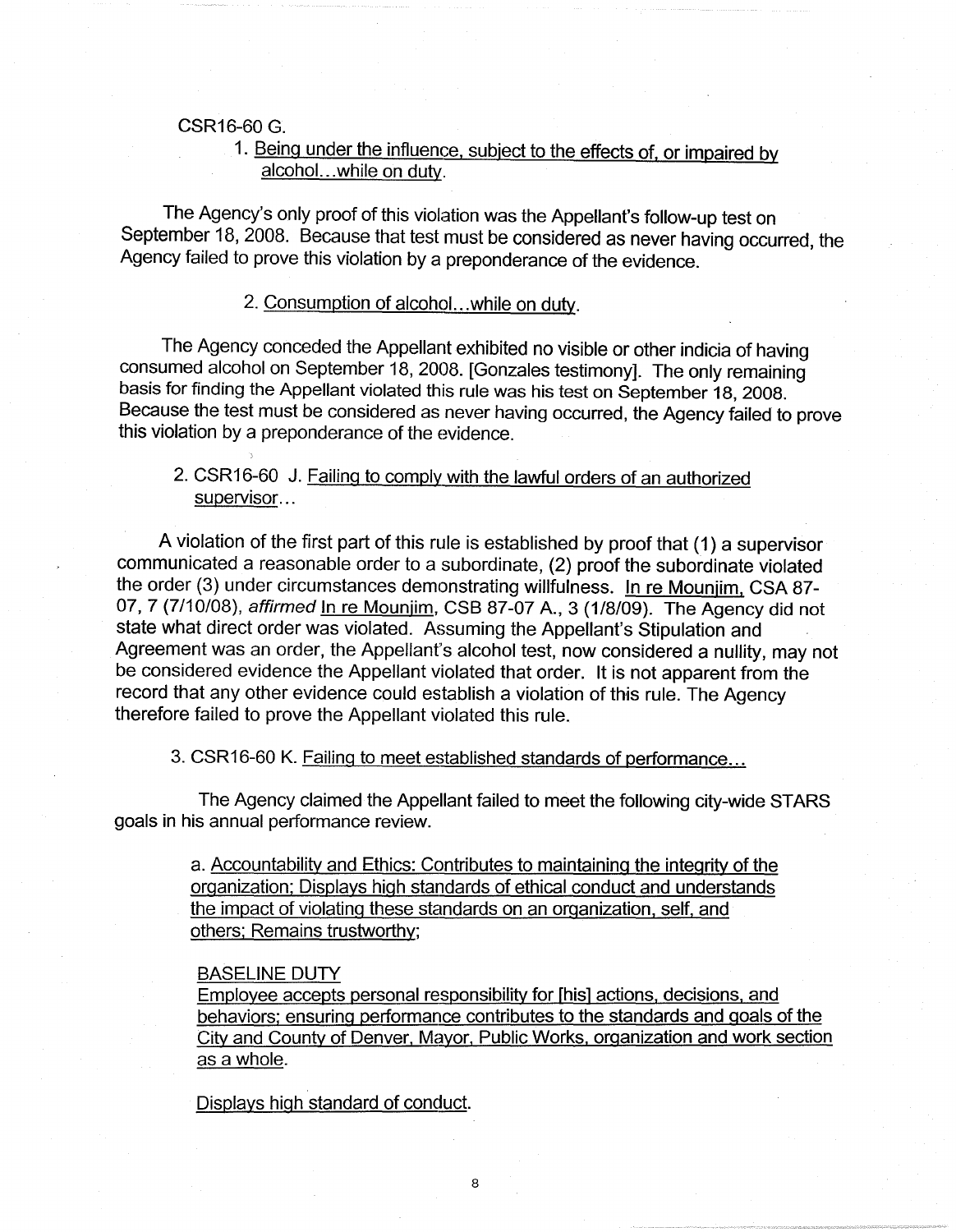## **SAFETY** BASELINE DUTY Takes personal responsibility for workplace safety ...

### Section III - JOB DUTIES

... Safety ... Maintains a save working environment by following departmental safety rules. Standards - Follows city, departmental and agency's safety rules and safe operating procedures at all times...

Rules and Regulations: Follows all city, departmental and agency rules and regulations and documented policies and procedures.

It is apparent the last statement refers, at least in part, to Executive Order 94. The Agency did not state what evidence tended to establish a violation of the other standards, above. Assuming the Appellant's Stipulation and Agreement was such as standard, the Appellant's alcohol test, now considered a nullity, may not be considered evidence the Appellant violated Executive Order 94 or the other specified standards. There is no other evidence in the record that established a violation of any of these standards. The Agency therefore failed to prove the Appellant violated any of these standards under CSR 16-60 K.

4. CSR16-60 V. Failure to use safety devices or failure to observe safety regulations which: results in injury to self or others; jeopardizes the safety of self or others; or results in damage or destruction of City property.

The Agency failed to cite any safety device the Appellant failed to use, and failed to cite a safety regulation the Appellant failed to observe. If Executive Order 94 could be considered a safety regulation, the only evidence of the Appellant's violation of it was his alcohol test, now deemed a nullity. Thus, the Agency failed to prove the Appellant violated this rule.

# 5. CSR16-60 Y. Conduct which violates the Rules, the City Charter, the Denver Revised Municipal Code, Executive orders. or any other applicable legal authority.

This rule serves two functions. It serves as a catchall provision for wrongdoing, under the Career Service Rules, which an agency did not specify elsewhere in its notice of discipline. In addition, CSR 16-60 Y bootstraps notice of wrongdoing, under other authority, into the Career Service Rules. In re Sawyer and Sproul, CSA 33-08, 34-08 (1/27/09).

The evidence does not suggest the Appellant violated a Career Service Rule not already cited by the Agency. As for violations based upon other authority, the Agency claimed the Appellant violated Executive Order 94, the city's alcohol and drug policy by: consuming, or being under the influence, of alcohol while performing City business, or